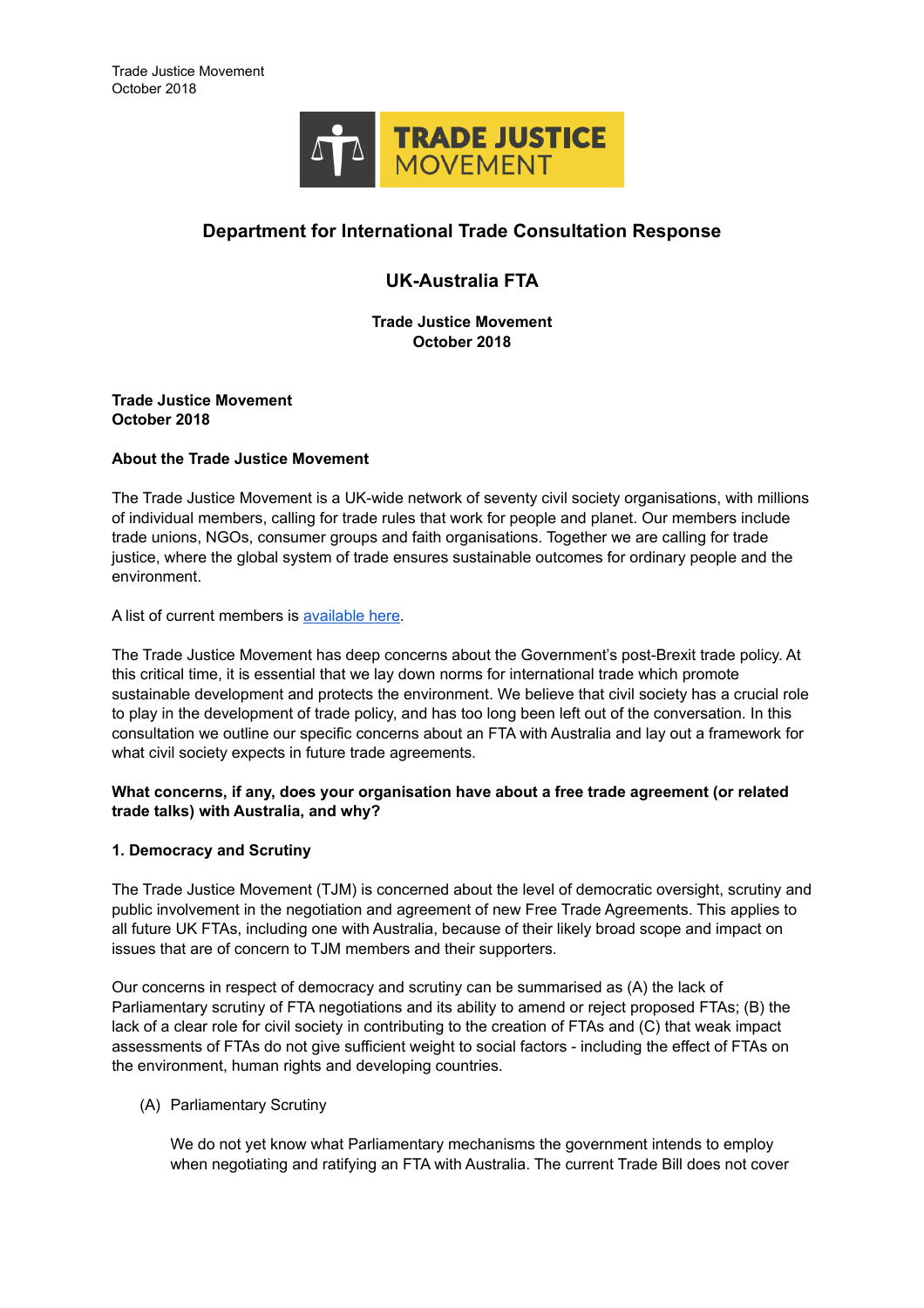the UK's new post-Brexit trade deals and there currently appear to be no plans to bring forward a second Bill which deals specifically with this issue.

However, the precedent of the Trade Bill, which gives ministers the power to negotiate continuity agreements with third countries, gives serious cause for concern. The Bill affords ministers Henry VIII powers such that they can amend primary legislation, potentially affecting important human rights and regulatory standards.<sup>1</sup> This is despite the government's claim that the deals with third countries will remain the same as before.<sup>2</sup>

Furthermore, the current Trade Bill gives Parliament no role in setting a mandate for future negotiations, which would define the scope of trade deals. Parliament is given no power to scrutinise the texts of trade negotiations, and it therefore has limited power to monitor, amend or prevent unwanted changes to legislation resulting from new trade deals.<sup>3</sup> The government must urgently bring forward legislation to ensure that Parliament has a clear role in the development of trade deals. Specifically, Parliament should be given:

- A role in setting the mandate for negotiations and the ability to approve or reject the commencement of trade negotiations.
- Access to key negotiating texts in a timely manner and be able to feed in to negotiations, including via full debates in parliament.
- The ability to approve or reject trade deals via a binding vote at the end of the negotiations.
- Have a formal role in the review of implemented trade deals.

In order to provide an appropriate level of scrutiny, the government should establish a Trade Scrutiny Committee in Parliament, composed of cross-party MPs. The committee should have advance warning of proposed trade deals, oversight of negotiation texts and the ability to refer deals - or provisions within deals - to ratification in Parliament. Parliament's decision on a deal, or amendment of a negotiating position, must be final and bind the government.

These steps are necessary to ensure the level of democracy and transparency that will empower Parliament to decide whether or not a negotiated trade deal is in the public interest. It will also have the effect of holding the incumbent government accountable for its negotiations, and ensure that the public interest is not forgotten when trade deals are negotiated. The controversy and public backlash around TTIP should serve as a warning that ordinary voters expect democratic oversight of trade deals such as the one with Australia, and after Brexit it is essential that these powers are given to Parliament, not just ministers and civil servants.

(B) Involvement of Civil Society

TJM appreciates the Department for International Trade's willingness to consult civil society organisations on the UK-Australia FTA and the presence of such organisations on some of DIT's working groups. However there continues to be a lack of clarity on what the different mechanisms are for gathering civil society input and how views will be incorporated into future negotiations.

<sup>&</sup>lt;sup>1</sup> [House of Commons Library \(2018\), 'The Trade Bill' – Lorna Booth et al, https://](https://researchbriefings.parliament.uk/ResearchBriefing/Summary/CBP-8073) researchbriefings.parliament.uk/ResearchBriefing/Summary/CBP-8073

<sup>&</sup>lt;sup>2</sup> [BBC News, 'Brexit: UK hopes to roll over 40 EU trade deals, says Liam Fox', 29 March 2018 https://](https://www.bbc.co.uk/news/uk-politics-43581729) www.bbc.co.uk/news/uk-politics-43581729

 $3$  [See Trade Justice Movement \(2018\), 'Securing democracy in UK trade policy' https://](https://www.tjm.org.uk/documents/reports/TJM_SecuringDemocracyInUKTradePolicy_2017_web.pdf) www.tjm.org.uk/documents/reports/ TJM\_SecuringDemocracyInUKTradePolicy\_2017\_web.pdf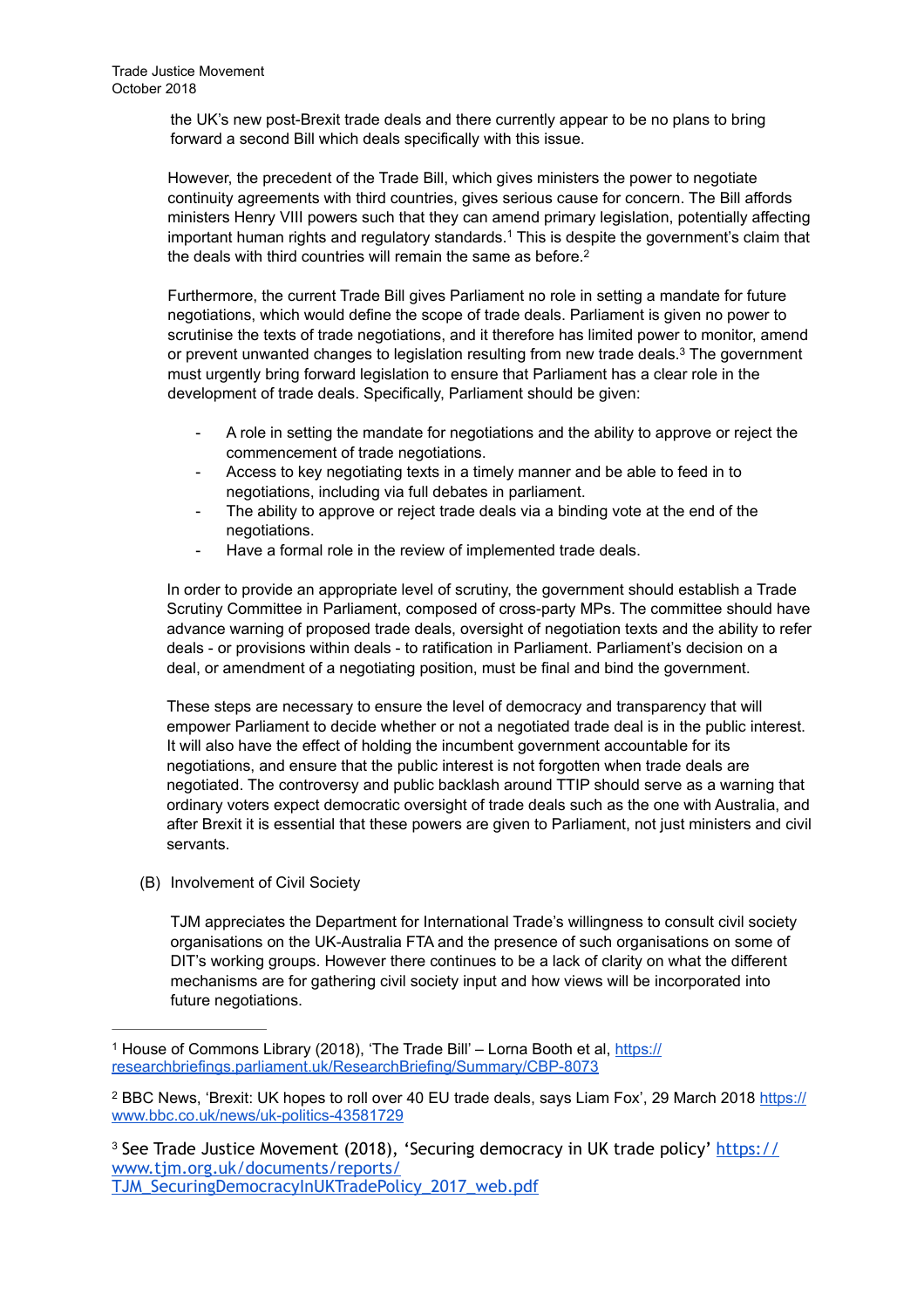It is essential that civil society remains engaged in all stages of negotiating a UK-Australia FTA. There should be a separate public consultation when the UK has begun negotiations with Australia, including details of the UK's aims for the negotiation so that individuals and civil society organisations can assess specific provisions of the proposed FTA.

With all trade deals, there is a risk that those groups with the most financial interest in a trade deal - such as multinational businesses - have the most influence over countries' negotiating positions. However, it is important that negotiating positions are in the public interest, and accountable to the electorate, not just corporations. DIT should build in mechanisms for listening to civil society groups - through online consultations, events in local communities and meetings with representatives of key groups, such as trade unions, NGOs and faith organisations. This will help to ensure that any resulting trade deal is reflective of the concerns and interests of wider society.

(C) Comprehensive Impact Assessments

In addition to consulting members of the public, the government should commission and publish independent impact assessments which critically examine the economic, social and environmental effects of the UK-Australia FTA. These should be designed to accurately inform MPs and the public about the impact of the deal, with particular attention to: environmental and health standards; workers' rights and deregulation; public services and privatisation; the impact on global sustainable development and developing countries;impact on gender, equality and discrimination; and any concerns around rule of law and national sovereignty.

The UK must ensure that the deal does not impinge upon the UK's commitments to helping developing countries. Many developing countries benefit from the Generalised System of Preferences (GSP), which is designed to offer preferential tariffs to the least developing countries. Trade agreements between wealthy countries, such as the UK and Australia, risk undercutting exporters in developing countries or diverting trade away from developing countries who would normally benefit from preferential tariff rates. In the case of a deal with Australia, we would be particularly concerned about the mining, wine and agricultural industries, since these industries make up a large proportion of Australia's exports, and would compete with countries in the GSP scheme.<sup>4</sup> Given the UK's proud record in championing international development and partnering with less developed countries, many of which are historic allies, it would be wrong not to assess the impact of an FTA with Australia on these countries' exporters. The Department for International Trade should also proactively seek the views of representatives from these countries and factor these in to any future deals to avoid any negative impacts.

The risk of a UK-Australia FTA in areas such as the environment, workers' rights, public services and local communities are explored further in other sections of our consultation response.

## **2. Regulatory cooperation and deregulation**

DIT's original consultation document explains how modern FTAs aim to eliminate non-tariff barriers (NTBs) to trade, as well as to reduce tariffs. This includes aligning standards through various forms of bilateral regulatory cooperation. The document states that removing NTBs leads to "increases in

Department of Foreign Affairs and Trade (Australia), 'Australia's Top 10 Goods & Services Exports, 4 [2017' \(accessed October 2018\) https://dfat.gov.au/trade/resources/trade-at-a-glance/Pages/top](https://dfat.gov.au/trade/resources/trade-at-a-glance/Pages/top-goods-services.aspx)goods-services.aspx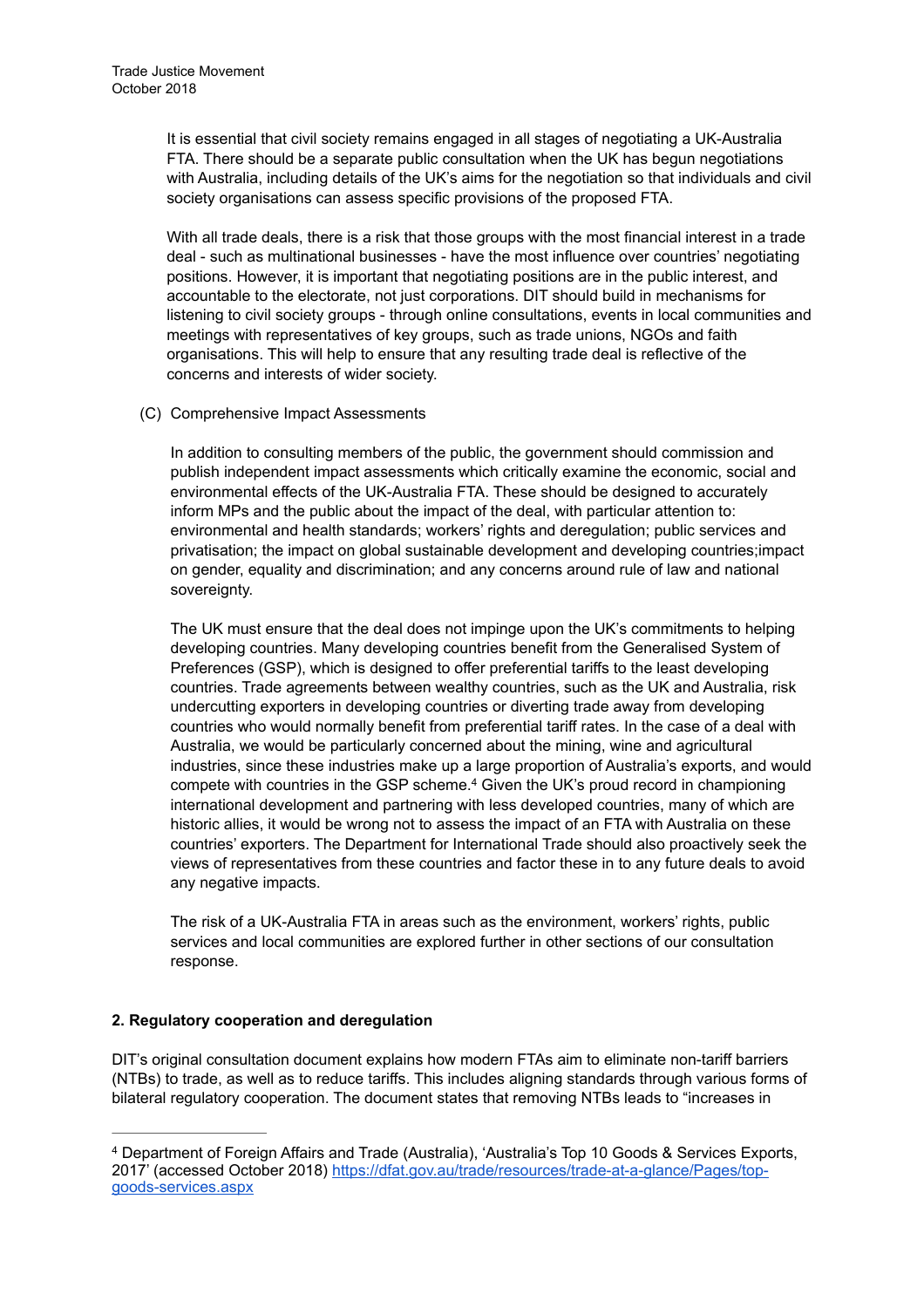product quality, variety and consumer choice."<sup>5</sup> While regulatory cooperation in a UK-Australia FTA may increase the variety of goods available to British consumers, this should not be conflated with an increase in the quality of goods. Indeed, there is plenty of evidence that regulatory cooperation (notably alignment of standards through mutual recognition or harmonisation) can have a deregulatory effect as standards converge to the lowest common denominator. This is because mutual recognition intrinsically involves drawing an equivalence between different standards regimes, such that both countries' goods are available in each market. This incentivises regulators in the country with higher standards to cut standards in order to reduce costs for producers and compete.

Furthermore, mutual recognition makes it difficult for a government to raise its own domestic standards, since it has committed as part of the FTA to recognise the other country's lower standards, over which it has no control. Standard raising subsequently requires coordination between FTA members, which can be politically difficult and slow. This reduces the democratic power of ordinary citizens, who expect that their government has control over the standards of goods sold in their country.

The Government has emphasised that after Brexit, the UK's "regulatory standards will remain as high as the EU's" and that "We will not water down our standards on food safety, animal welfare and environmental protection as part of any future trade deals."<sup>6</sup> There is clear public support for retaining current standards – IPPR research found 82% of the public are in favour of retaining current regulations, even at the expense of securing a trade agreement with the US.<sup>7</sup> The government must keep to this commitment, and also ensure that the UK's regulatory regime does not recognise lower standards in other countries as 'equivalent' to those in the UK.

## *Example: Food standards and animal welfare*

The government has not announced its negotiating priorities with Australia and has repeatedly claimed that post Brexit trade deals will not involve a reduction in UK food or health standards (most notably in the case of a UK-US trade agreement). However DIT has not ruled out regulatory cooperation with new trading partners on health, environmental and other standards. The UK was supportive of such provisions in TTIP and it seems likely that regulatory cooperation will form part of the negotiations, which could apply to food, health and environmental standards. DIT has not explicitly proposed mutual recognition of Australia's health, environmental and other standards in a UK-Australia FTA; however it is difficult to see how a comprehensive FTA would reduce NTBs without aligning such standards.

DIT's consultation document states that: "the greatest number of non-tariff measures in Australia fall under the category of sanitary and phytosanitary measures. This is a category which covers any standards which a country applies to ensure food safety, animal health or plant health standards. According to this data Australia also has a high number of technical barriers to trade, which include regulations, standards and procedures required to ensure that domestic legislative requirements are

<sup>&</sup>lt;sup>5</sup> Department for International Trade (2018), 'An information pack for the Consultation relating to a bilateral Free Trade Agreement between the United Kingdom and Australia', p13 https:// [assets.publishing.service.gov.uk/government/uploads/system/uploads/attachment\\_data/file/745965/](https://assets.publishing.service.gov.uk/government/uploads/system/uploads/attachment_data/file/745965/FTA_brochure_AUS_FINAL.pdf) FTA\_brochure\_AUS\_FINAL.pdf

<sup>&</sup>lt;sup>6</sup> Government Response to Environment, Food and Rural Affairs Committee Sixth Report of Session 2017–19, 'The future for food, farming and the environment' (HC 870) (October 2018).

<sup>&</sup>lt;sup>7</sup> The Independent, 'Ditch trade deal with Trump rather than accept chlorinated chicken, Britons say', [7 April 2018 https://www.independent.co.uk/news/uk/politics/brexit-trade-deal-theresa-may-us-uk-eu](https://www.independent.co.uk/news/uk/politics/brexit-trade-deal-theresa-may-us-uk-eu-chlorine-chicken-food-safety-standards-poll-a8292496.html)chlorine-chicken-food-safety-standards-poll-a8292496.html.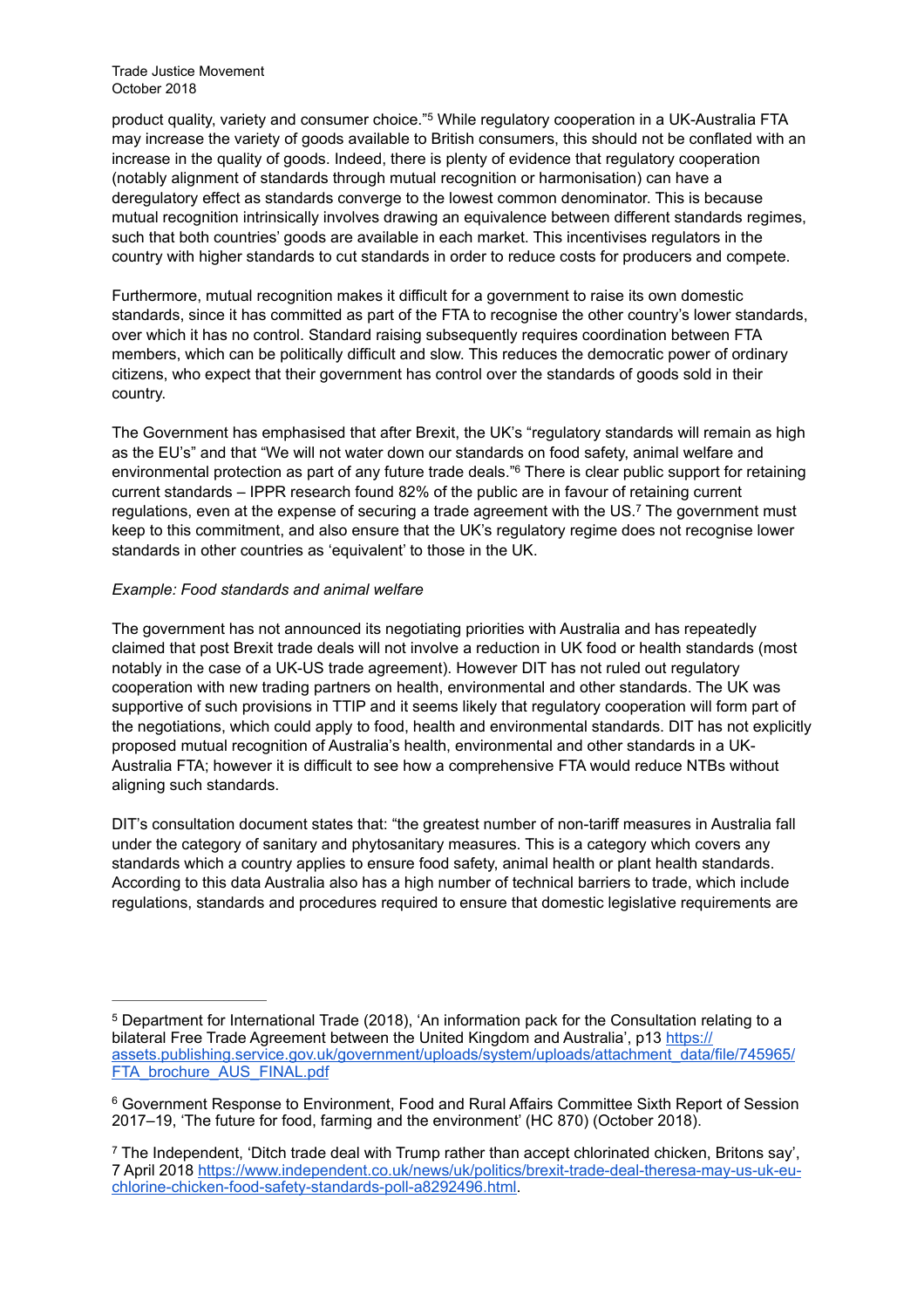met."<sup>8</sup> While the government has not announced its negotiating priorities with Australia, and the content of the deal will depend first and foremost on the Future Economic Partnership (FEP) with the EU, these sentences imply that negotiations will concern sanitary and phytosanitary (SPS) measures, which includes things like food and health standards.

Agriculture constitutes a larger proportion of Australia's economy and exports than the UK's (2.6% vs 0.6% of GDP), so access to UK meat and dairy markets are likely to be a priority for Australia's negotiators in an FTA with the UK. $9$  Milk powder, butter and cheese constitute Australia's largest exports to worldwide markets, but they do not feature in the country's top exports to Europe and it is therefore likely to seek to increase trade in these areas.

Australia currently faces tariff and non-tariff barriers on agricultural exports to the EU. In May, negotiations between the EU and Australia led to reports that the EU had highlighted that the size of its market offered significant opportunities without the need for the bloc to expose its agricultural sector to cheap imports. At the same time, there have been worrying proposals that the UK should radically liberalise its farming sector.<sup>10</sup> Australia's most valuable agricultural import to the UK is wine, much of which is bottled for re-export to other EU countries;<sup>11</sup> and beef, lamb and apples are also major agricultural exports.<sup>12</sup> EU tariffs on these products are significant, such as €32 per hundred litres of imported Australian wine.<sup>13</sup>

A UK-Australia FTA is therefore likely to lead to liberalisation the UK's farming sector, but this could have a significant negative impact on UK farmers and also the level of food and health standards in British produce. Australia has lower food safety and health standards than the UK in many areas. This includes the controversial use of chlorine to wash raw chicken, which received public attention during the TTIP negotiations as the practice is also used in the US.<sup>14</sup> Recent research from the University of Southampton highlights the health risk of chlorinated chicken in failing to kill bacteria,  $15$  but this is just one example of how Australia food standards are lower than the EU's. Unlike the EU, Australia also

 $9$  Ibid. p15

<sup>&</sup>lt;sup>8</sup> Department for International Trade (2018), 'An information pack for the Consultation relating to a bilateral Free Trade Agreement between the United Kingdom and Australia', p24 https:// [assets.publishing.service.gov.uk/government/uploads/system/uploads/attachment\\_data/file/745965/](https://assets.publishing.service.gov.uk/government/uploads/system/uploads/attachment_data/file/745965/FTA_brochure_AUS_FINAL.pdf) FTA\_brochure\_AUS\_FINAL.pdf

 $10$  The Guardian, 'EU talks with Australia and New Zealand deal blow to UK free trade plans', 22 May [2018 https://www.theguardian.com/politics/2018/may/22/eu-trade-talks-australia-new-zealand-brexit](https://www.theguardian.com/politics/2018/may/22/eu-trade-talks-australia-new-zealand-brexit-commonwealth)**commonwealth** 

<sup>&</sup>lt;sup>11</sup> Wine Australia, 'What's the outlook for Australian wine in the UK and Europe?', 9 February 2017 [https://www.wineaustralia.com/what-s-happening/stories-of-australian-wine/february-2017/australian](https://www.wineaustralia.com/what-s-happening/stories-of-australian-wine/february-2017/australian-wine-in-the-uk-and-europe)wine-in-the-uk-and-europe

<sup>&</sup>lt;sup>12</sup> Parliament of Australia, Joint Standing Committee on Foreign Affairs, Defence and Trade, 'Inquiry into Australia's trade and investment relationship with the United Kingdom' (2017), p3 https:// [www.aph.gov.au/Parliamentary\\_Business/Committees/Joint/Foreign\\_Affairs\\_Defence\\_and\\_Trade/](https://www.aph.gov.au/Parliamentary_Business/Committees/Joint/Foreign_Affairs_Defence_and_Trade/tradewithUK/Interim_Report/) tradewithUK/Interim\_Report/

<sup>&</sup>lt;sup>13</sup> Trade Tariff Service (UK Government), Commodity information for 2204210800 (as of 21 October 2018)<https://www.trade-tariff.service.gov.uk/trade-tariff/commodities/2204210800>

<sup>&</sup>lt;sup>14</sup> [Australian Chicken Meat Federation, 'Chicken Meat Production' \(accessed October 2018\) https://](https://www.chicken.org.au/chicken-meat-production/) www.chicken.org.au/chicken-meat-production/

 $15$  The Observer, 'Chicken safety fear as chlorine washing fails bacteria tests', 26 May 2018, [https://www.theguardian.com/world/2018/may/26/chicken-health-fear-chlorine-washing-fails-bacteria](https://www.theguardian.com/world/2018/may/26/chicken-health-fear-chlorine-washing-fails-bacteria-tests-brexit-salmonella-listeria)tests-brexit-salmonella-listeria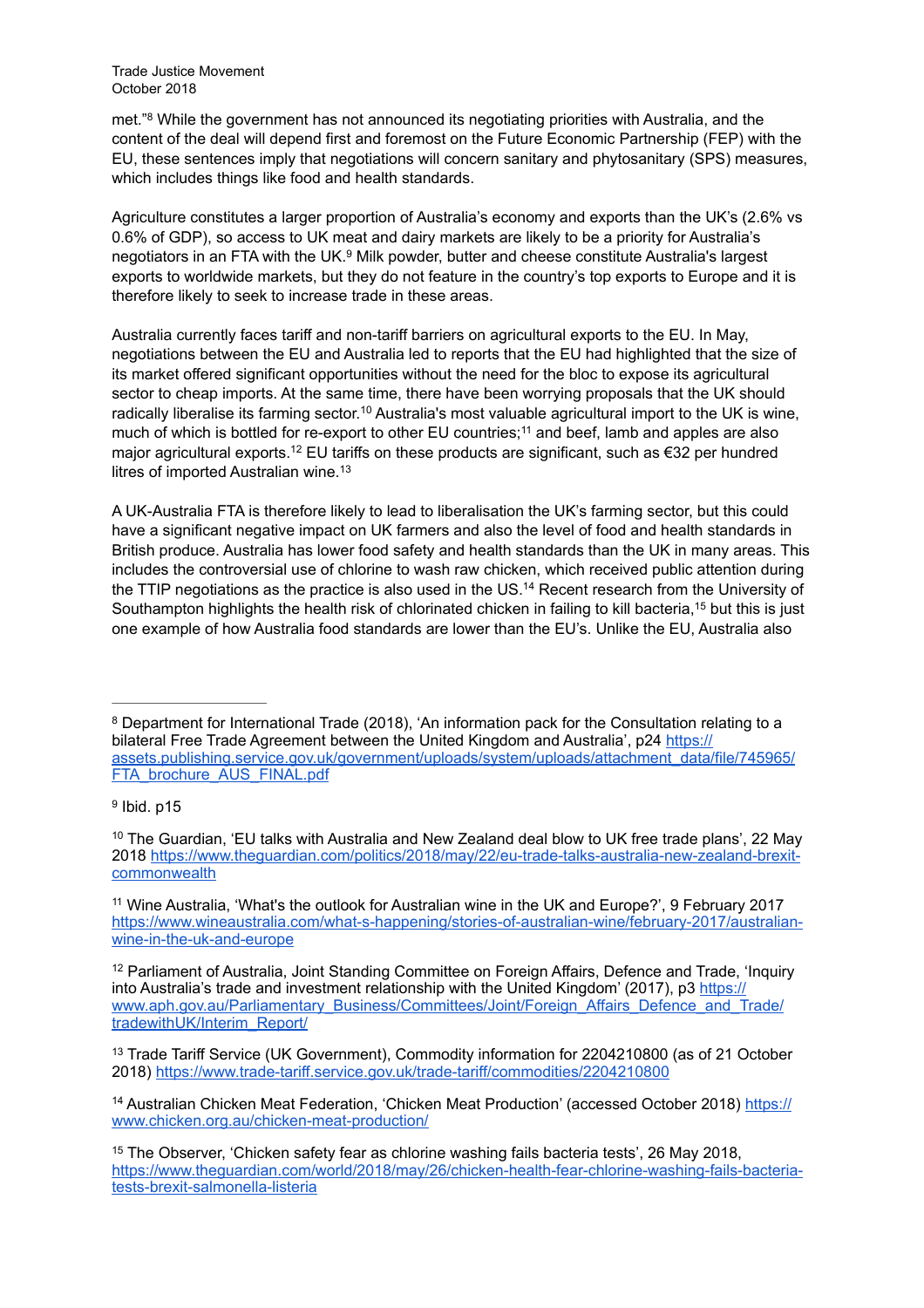allows hormone-treated meat<sup>16</sup> and has looser legislation on use of pesticides.<sup>17</sup> Any MRAs with Australia on agri-goods risk products with these lower standards being sold on UK supermarket shelves, and furthermore, is likely to encourage lowering of UK standards in these areas or at least delay any standard-raising.

It would be tempting, in a rush to secure a new trade deal with countries Australia after Brexit, to model this deal on TTIP and agree to regulatory cooperation across multiple sectors. However there is reason to believe that this would put deregulatory pressure on existing standards in important industries including food, health and financial services. This could have far reaching negative consequences for policy and public welfare in the UK.

## **3. Investor-State Dispute Settlement**

Investor-State Dispute Settlement (ISDS) mechanisms allow private companies to sue governments if they believe that changes to domestic law or policy implementation have negatively impacted on the profitability of their investment. ISDS was a controversial proposal in the TTIP negotiations, and was replaced in the Comprehensive Economic Trade Agreement (CETA) by the similarly structured Investor Court System (ICS). The European Court of Justice is currently producing an opinion on ICS in CETA which could mean that it is not implemented.

The original stated aim of ISDS was to increase investment in countries where the legal infrastructure was considered to be weak, however the evidence suggests that such provisions have done little to help attract investment to these countries. ISDS effectively provides international investors with a form of political risk insurance, the costs of which are shouldered by taxpayers: the average costs of defending a case is US\$8 million and the average award is US\$504 million.<sup>18 19</sup> Over 95% of all compensation awarded in ISDS cases has gone to companies with over US\$1 billion in annual revenues and super-rich individuals with over US\$100 million in wealth.<sup>20</sup> The mechanism offers sweeping rights to investors with no equivalent for domestic companies or communities facing adverse effects of business malpractice. It offers a degree of enforceability that is unparalleled elsewhere in international law.

Arbitration courts do not meet recognised standards for rule of law: they lack an appeals system, judges do not have the same level of training, trials are not always transparent and there are very high costs to bring a case. ISDS also has worrying implications for public policy; governments risk significant legal costs for defending a case and compensation in the millions, sometimes billions, of dollars if they lose. This has led to 'regulatory chill', whereby states are reluctant to introduce legislation which might harm the profits of these investors – even if the legislation is in the interests of the environment, social welfare, or is democratically supported by the electorate.

<sup>&</sup>lt;sup>16</sup> Food Standards Australia New Zealand, 'Hormonal growth promotants in beef' (updated March [2011, accessed October 2018\) http://www.foodstandards.gov.au/consumer/generalissues/](http://www.foodstandards.gov.au/consumer/generalissues/hormonalgrowth/Pages/default.aspx) hormonalgrowth/Pages/default.aspx

<sup>&</sup>lt;sup>17</sup> ABC News (Australia), 'EU ban on neonicotinoids triggers call for a similar ban in Australia to [protect bees', 30 April 2018 https://www.abc.net.au/news/rural/2018-04-30/beekeepers-call-for](https://www.abc.net.au/news/rural/2018-04-30/beekeepers-call-for-neonicotinoids-australia-ban/9710252)neonicotinoids-australia-ban/9710252

<sup>&</sup>lt;sup>18</sup> Gaukrodger, D. and K. Gordon, "Investor-state dispute settlement: a scoping paper for the investment policy community", OECD Working Papers on International Investment, 2012/03, OECD, 2012, p19<http://dx.doi.org/10.1787/5k46b1r85j6f-en>

<sup>&</sup>lt;sup>19</sup> [UNCTAD, Investor–state dispute settlement: review of developments in 2017. June 2018, https://](https://unctad.org/en/PublicationsLibrary/diaepcbinf2018d2_en.pdf) unctad.org/en/PublicationsLibrary/diaepcbinf2018d2\_en.pdf

<sup>&</sup>lt;sup>20</sup> Gus Van Harten & Pavel Malysheuski, "Who has benefited financially from investment treaty arbitration? an evaluation of the size and wealth of claimants" Osgoode Legal Studies Research Paper No. 14/2016, [https://papers.ssrn.com/sol3/papers2.cfm?abstract\\_id=2713876](https://papers.ssrn.com/sol3/papers2.cfm?abstract_id=2713876)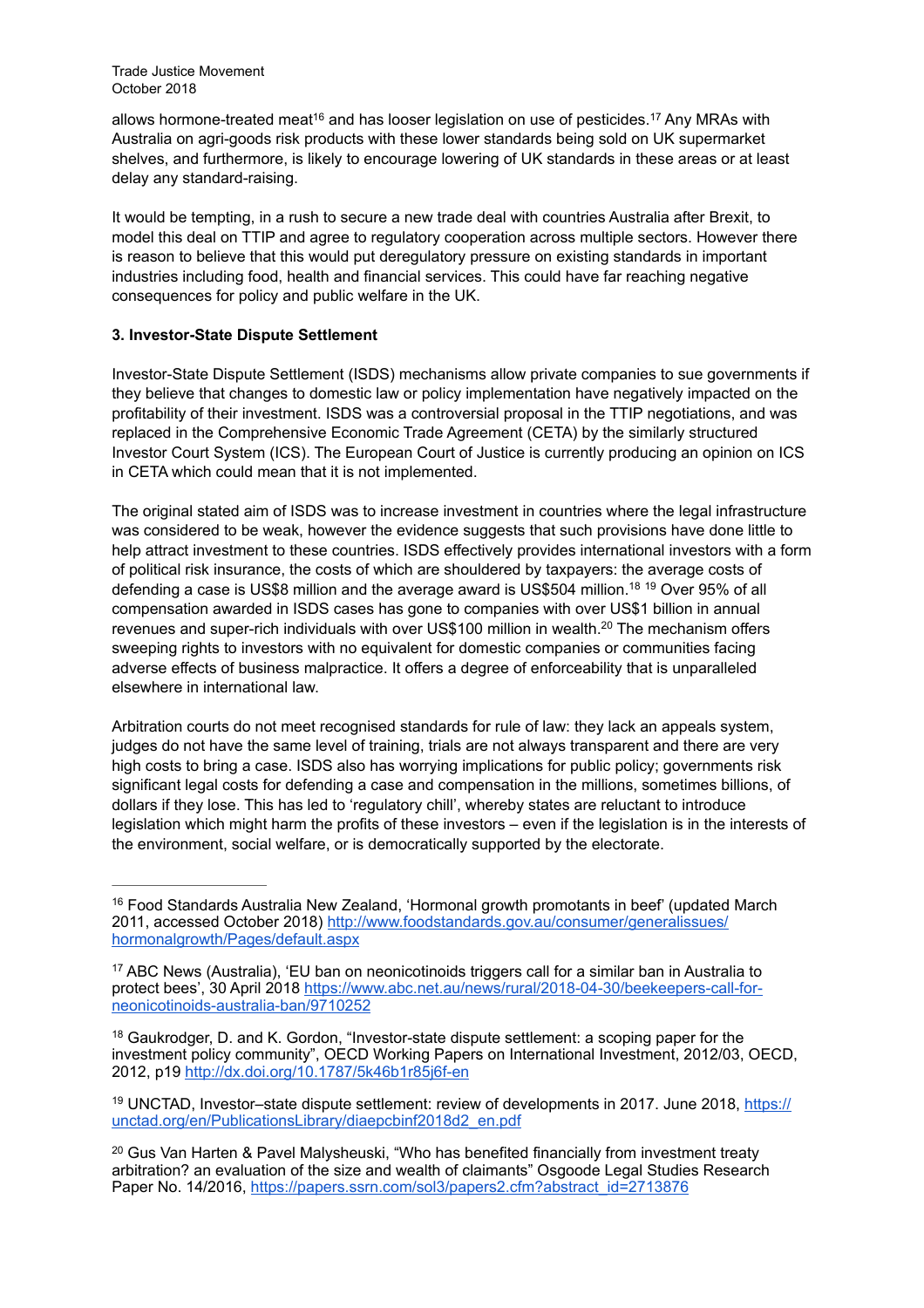Companies have challenged a range of government policies, from environmental policy to minimum wage legislation. For example, in *Vattenfall vs. Germany (2009),* Swedish energy firm Vattenfall launched an investor-state claim against Germany because it had tightened legislation on water quality which affected Vattenfall's plans to build a coal-fired power plant. Vattenfall argued that this amounted to an expropriation and a violation of Germany's obligation to afford foreign investors "fair and equitable treatment." To avoid the case being taken to an international tribunal, the German government agreed a settlement, including the weakening of the environmental standards required to obtain a permit for the plant.<sup>21</sup> Other cases include *Lone Pine vs. Canada (2013)*<sup>22</sup>, where the company is challenging a ban on fracking under the St. Lawrence river and *Anglian Water Group vs. Argentina (2010)* where investors successfully sued Argentina for measures taken during its currency crisis.23

For these reasons, Trade Justice Movement believes that ISDS (or the CETA alternative of ICS) should not be included in any future FTA between the UK and Australia. Its inclusion would undermine key shared values including democracy, transparency and rule of law; there is also significant public opposition to its inclusion in such a deal. In a [separate briefing](https://www.tjm.org.uk/documents/briefings/Stepping-away-from-ISDS.pdf), Trade Justice Movement has outlined possible alternatives to ISDS, some of which are preferable, but many suffer from the same problems. Ultimately it is difficult to see how a system where the public insure private investor risk can avoid the problems of regulatory chill and democratic oversight. Increasingly, this dissatisfaction with ISDS means that it is being left out of FTAs. In October 2018, the US and Canada decided to drop ISDS altogether from the US-Mexico-Canada Agreement (USMCA), the replacement to the North American Free Trade Agreement (NAFTA).

Australia too has suffered from ISDS; a drawn out case against the Australian government for its plain cigarette packaging laws triggered public backlash against ISDS.<sup>24</sup> In 2011 the then-Labor government vowed to never again sign trade agreements containing ISDS provisions, and in the 2016 election Labor pledged to work to remove ISDS from existing trade agreements.<sup>25</sup> However, the incumbent Liberal government has set out plans to include ISDS in FTAs on a case-by-case basis.<sup>26</sup> For example, Australia is seeking to include state-to-state dispute settlement in the EU-Australia FTA but the objectives noticeably make no mention of ISDS.<sup>27</sup> On the other hand, Australia has agreed membership of the Comprehensive and Progressive Trans-Pacific Partnership (CPTPP), which does

<sup>23</sup> [See Investment Treaty News, 'Awards and Decisions', 23 September 2010, https://www.iisd.org/itn/](https://www.iisd.org/itn/2010/09/23/awards-and-decisions/) 2010/09/23/awards-and-decisions/

 $24$  The Guardian, 'Revealed: \$39m cost of defending Australia's tobacco plain packaging laws', 1 July [2018 https://www.theguardian.com/business/2018/jul/02/revealed-39m-cost-of-defending-australias](https://www.theguardian.com/business/2018/jul/02/revealed-39m-cost-of-defending-australias-tobacco-plain-packaging-laws)tobacco-plain-packaging-laws

<sup>&</sup>lt;sup>21</sup> See report from the International Institute for Sustainable Development, 'The State of Play in [Vattenfall v. Germany II' \(2014\): https://www.iisd.org/sites/default/files/publications/state-of-play](https://www.iisd.org/sites/default/files/publications/state-of-play-vattenfall-vs-germany-II-leaving-german-public-dark-en.pdf)vattenfall-vs-germany-II-leaving-german-public-dark-en.pdf

<sup>&</sup>lt;sup>22</sup> See case details at Global Affairs Canada, NAFTA - Chapter 11 - Investment (accessed October [2018\) http://www.international.gc.ca/trade-agreements-accords-commerciaux/topics-domaines/disp](http://www.international.gc.ca/trade-agreements-accords-commerciaux/topics-domaines/disp-diff/lone.aspx?lang=eng)diff/lone.aspx?lang=eng

 $25$  The Guardian, 'Labor pledges to review trade deals that let companies sue Australia', 7 June 2018 [https://www.theguardian.com/australia-news/2016/jun/07/labor-pledges-to-review-trade-deals-that-let](https://www.theguardian.com/australia-news/2016/jun/07/labor-pledges-to-review-trade-deals-that-let-companies-sue-australia)companies-sue-australia

<sup>&</sup>lt;sup>26</sup> Department of Foreign Affairs and Trade (Australia), 'Investor-state dispute settlement [\(ISDS\)' \(accessed October 2018\) https://dfat.gov.au/trade/investment/pages/investor-state-dispute](https://dfat.gov.au/trade/investment/pages/investor-state-dispute-settlement.aspx)settlement.aspx

<sup>&</sup>lt;sup>27</sup> Department of Foreign Affairs and Trade (Australia), 'Australia-European Union Free Trade [Agreement: Objectives' \(accessed October 2018\) https://dfat.gov.au/trade/agreements/negotiations/](https://dfat.gov.au/trade/agreements/negotiations/aeufta/pages/australia-european-union-fta-objectives.aspx) aeufta/pages/australia-european-union-fta-objectives.aspx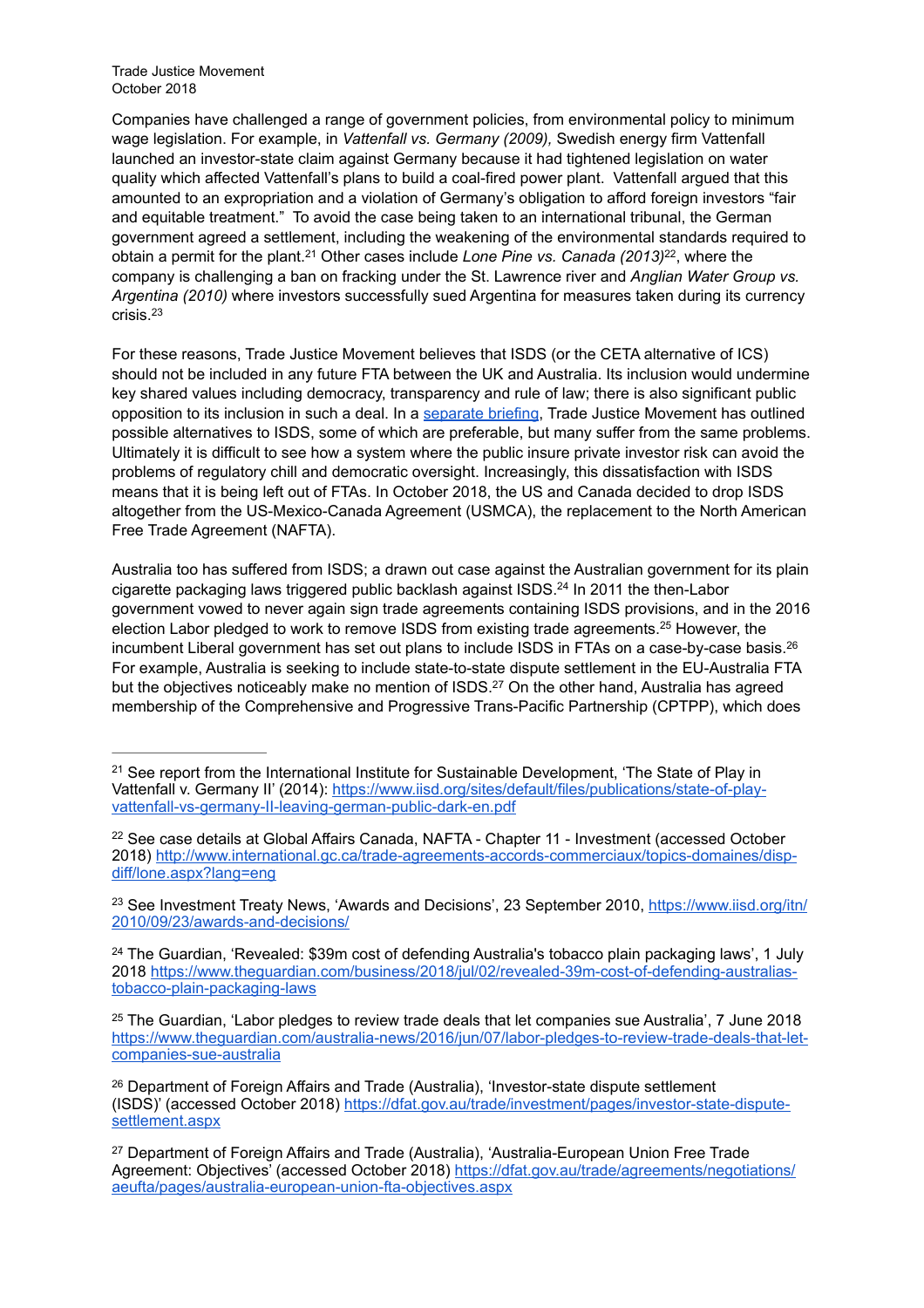contain ISDS provisions; and unlike New Zealand, has not negotiated any bilateral exemptions from these provisions.28

Regardless of whether Australia seeks ISDS clauses in a future UK-Australia FTA, the UK must exclude such clauses, and consider alternative ways of ensuring investors have adequate protection. This could be done by requiring UK businesses to undertake due diligence before investing in Australia and encouraging businesses to seek to resolve issues in-country as soon as they arise, including by recourse to mediation. Companies can also make use of political risk insurance, such as the World Bank's Multilateral Investment Guarantee Agency (MIGA) or those available through private providers. The UK should also bring its trade and investment policy in line with its commitments on business and human rights and support moves to hold companies to account for infringements of these rights in third countries. This should include an accessible mechanism for communities to seek redress and enforceable penalties for companies.

## **4. The environment**

DIT's consultation document recognises that trade can pose a threat to the environment, especially where it encourages industries with harmful environmental impacts.<sup>29</sup> Despite the close relationship between trade and the environment, international environmental agreements such as the Paris climate change commitments tend to be made in isolation from trade deal negotiations. Current trade rules place trade promotion and liberalisation ahead of climate goals: for example, ISDS might be used by private investors to challenge domestic environmental legislation, and WTO rules have regularly been used by states to challenge each other's subsidies for renewable energy industries (not one case has been brought against a state for fossil fuel subsidies). No trade deal currently in force contains any binding commitments to ensure that international trade supports climate targets.

Trade and investment deals pose a potential barrier to fighting climate change and developing better environmental policy. A new UK-Australia FTA presents an opportunity for rigorous, binding environmental clauses, to ensure that the UK's post-Brexit trade does not conflict with its international climate commitments.

# *Example: Mining industry*

Mining is one of Australia's largest industries, comprising around 8.4% of GDP $^{30}$  and contributing to 35% of Australian exports. $31$  The UK, as a global financial centre, plays a key role in financing mining operations. Australia's trade minister has noted that Australian mining relies on UK investment, and Australia's two largest mining companies - Rio Tinto and BHP - are Anglo-Australian multinationals.<sup>32</sup>

<sup>&</sup>lt;sup>28</sup> Library of Congress, 'New Zealand: Agreements with Five Countries Exclude Compulsory Investor-State Dispute Settlement Processes', 26 March 2018 https://www.loc.gov/law/foreign-news/article/ [new-zealand-agreements-with-five-countries-exclude-compulsory-investor-state-dispute-settlement](https://www.loc.gov/law/foreign-news/article/new-zealand-agreements-with-five-countries-exclude-compulsory-investor-state-dispute-settlement-processes/)processes/

 $29$  Department for International Trade (2018), 'An information pack for the Consultation relating to a bilateral Free Trade Agreement between the United Kingdom and Australia', p14 https:// [assets.publishing.service.gov.uk/government/uploads/system/uploads/attachment\\_data/file/745965/](https://assets.publishing.service.gov.uk/government/uploads/system/uploads/attachment_data/file/745965/FTA_brochure_AUS_FINAL.pdf) FTA brochure AUS FINAL.pdf

 $^{\rm 30}$  Australian Bureau of Statistics, 'Year Book Australia, 2012, Mining Industry' (2012)  $\rm \frac{http://}{\rm 2012})$ [www.abs.gov.au/ausstats/abs@.nsf/Lookup/by%20Subject/1301.0~2012~Main%20Features~Mining](http://www.abs.gov.au/ausstats/abs@.nsf/Lookup/by%2520Subject/1301.0~2012~Main%2520Features~Mining%2520Industry~150) %20Industry~150

<sup>&</sup>lt;sup>31</sup> Treasurer of the Commonwealth of Australia's address to the Minerals Council of Australia, 2002 [Minerals Industry Dinner, full text here: https://web.archive.org/web/20060820193638/http://](https://web.archive.org/web/20060820193638/http://www.treasurer.gov.au/tsr/content/speeches/2002/003.asp) www.treasurer.gov.au/tsr/content/speeches/2002/003.asp

<sup>&</sup>lt;sup>32</sup> [Mining Technology, 'The world's biggest mining companies in 2018', 21 June 2018 https://](https://www.mining-technology.com/features/worlds-biggest-mining-companies-2018/) www.mining-technology.com/features/worlds-biggest-mining-companies-2018/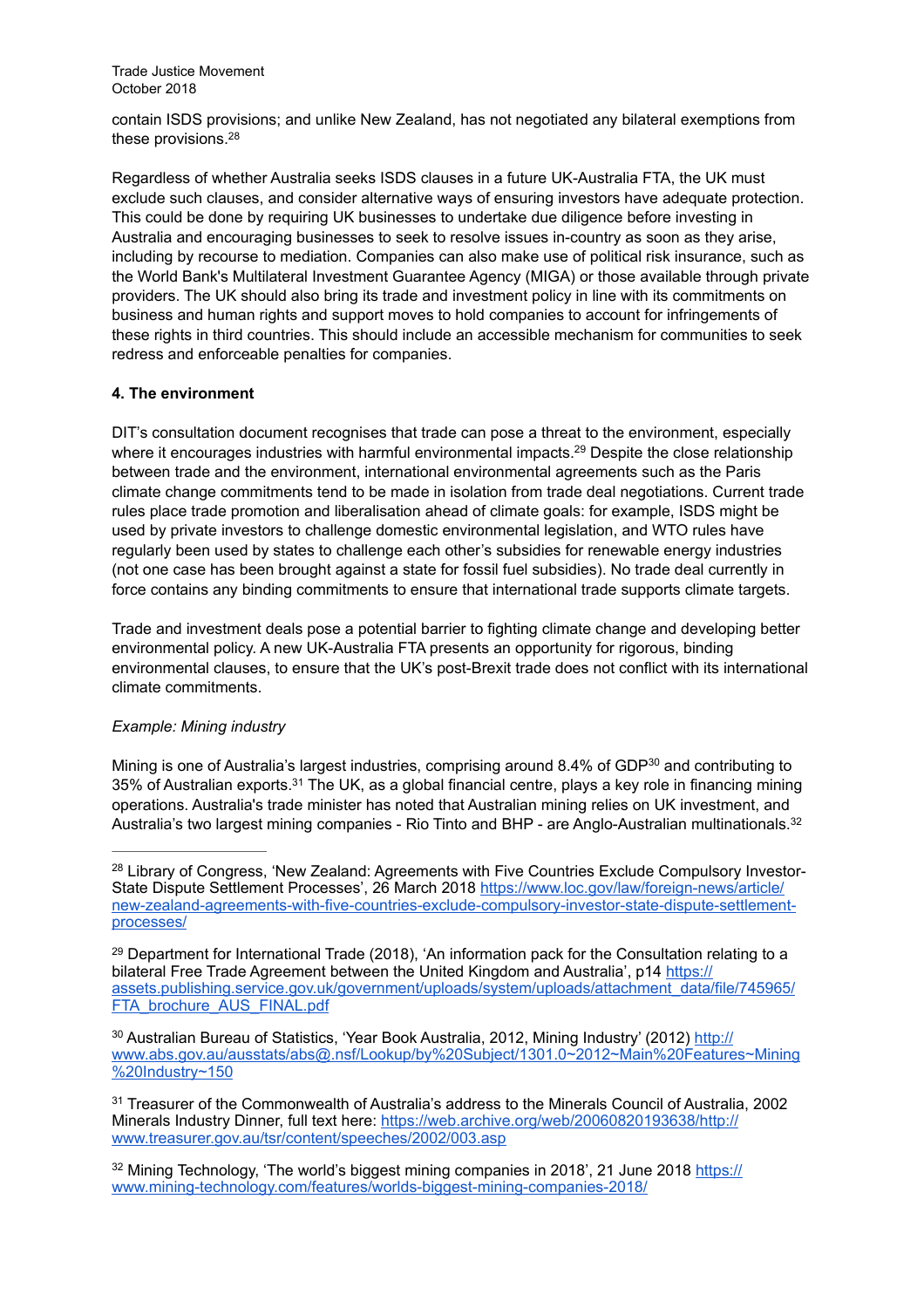Indeed, four of the world's seven largest mining companies are at least in part British-owned, despite the lack of mining operations in Britain, illustrating the importance of the UK in financing global mining.<sup>33</sup> It is therefore likely to be in both countries' interests to expand investment in mining through a UK-Australia FTA.

However, mining has potentially severe environmental impacts. The Australian Academy of Technology and Engineering (ATSE) notes that "Mining poses a variety of environmental risks, including potential impacts on ground and surface water quantity and quality, air quality, biodiversity, landscape stability and climate change."<sup>34</sup> These environmental risks are associated with public safety and health risks. The ATSE report further notes that "By some reports, Australia has more than 50,000 abandoned mines, most of which are decades old and may not meet modern rehabilitation and closure standards."<sup>35</sup> Furthermore, coal mining encourages harmful use of fossil fuel as an energy source. In the context of the UK's Paris COP22 commitments and the recent IPCC report, it is essential that the UK prioritises mitigating the risks of climate change and limiting environmental damage in future trade policy, including moving towards green energy sources. Indeed, trade policy should be used to champion and invest in renewable industries, rather than stimulate investment in mining for fossil fuels.

## *Energy policy*

It is difficult to overestimate the importance of the energy sector to both climate change and the global economy. The high costs and potential profits of energy exploration and production make energy the single largest destination for foreign direct investment (FDI).<sup>36</sup> Much of this investment is protected by ISDS (discussed earlier) in BITs, which makes it very difficult for governments to control or limit this investment. Yet controlling the energy industry is essential if the UK is to meet its international commitments on climate change, as defined in the COP21 Paris Agreement. It is essential that a UK-Australia FTA does not include ISDS, which can be taken advantage of by energy companies to challenge environmental policy, and that the deal does not include an Energy Chapter to encourage further investment in fossil fuels. The government will be aware of opposition from local communities across the country to fracking. There is evidence that fracking poses a severe threat to climate change through fugitive methane emissions, making it worse for climate change than coal on some measures.<sup>37</sup> It is important, for our natural environment and our climate change commitments, that a UK-Australia trade deal is not used as an opportunity for Australia fracking firms to begin exploration in the UK.

The Energy Charter Treaty (ECT) governs a significant proportion of trade and investment in the energy sector. The treaty offers protections to investors, including national treatment (i.e. ensuring that foreign firms are treated the same as domestic firms). Australia and the UK are both members of the ECT, and one concern is that a new trade deal could further increase the protections offered to energy firms under the ECT. It is important that the UK retains the power to control its domestic energy policy, particularly in relation to developing a green energy sector and safeguarding environmental protections.

 $35$  Ibid.

<sup>36</sup> Financial Times (2015), 'The FDI Report 2015: Global Greenfield Investment Trends'

<sup>37</sup> Parliamentary Assembly to the Council of Europe Committee on Social Affairs, Health and Sustainable Development (2016), 'The exploration and exploitation of non-conventional hydrocarbons in Europe'<http://assembly.coe.int/nw/xml/XRef/Xref-XML2HTML-en.asp?fileid=23190&lang=en>

 $33$  Ibid.

<sup>&</sup>lt;sup>34</sup> The Australian Academy of Technology and Engineering (ATSE), 'Addressing the Environmental [Impacts of Australian Mining's Past and Future' \(2017\) https://www.atse.org.au/content/publications/](https://www.atse.org.au/content/publications/policy/addressing-environmental-impacts-australian-minings-past-future.aspx) policy/addressing-environmental-impacts-australian-minings-past-future.aspx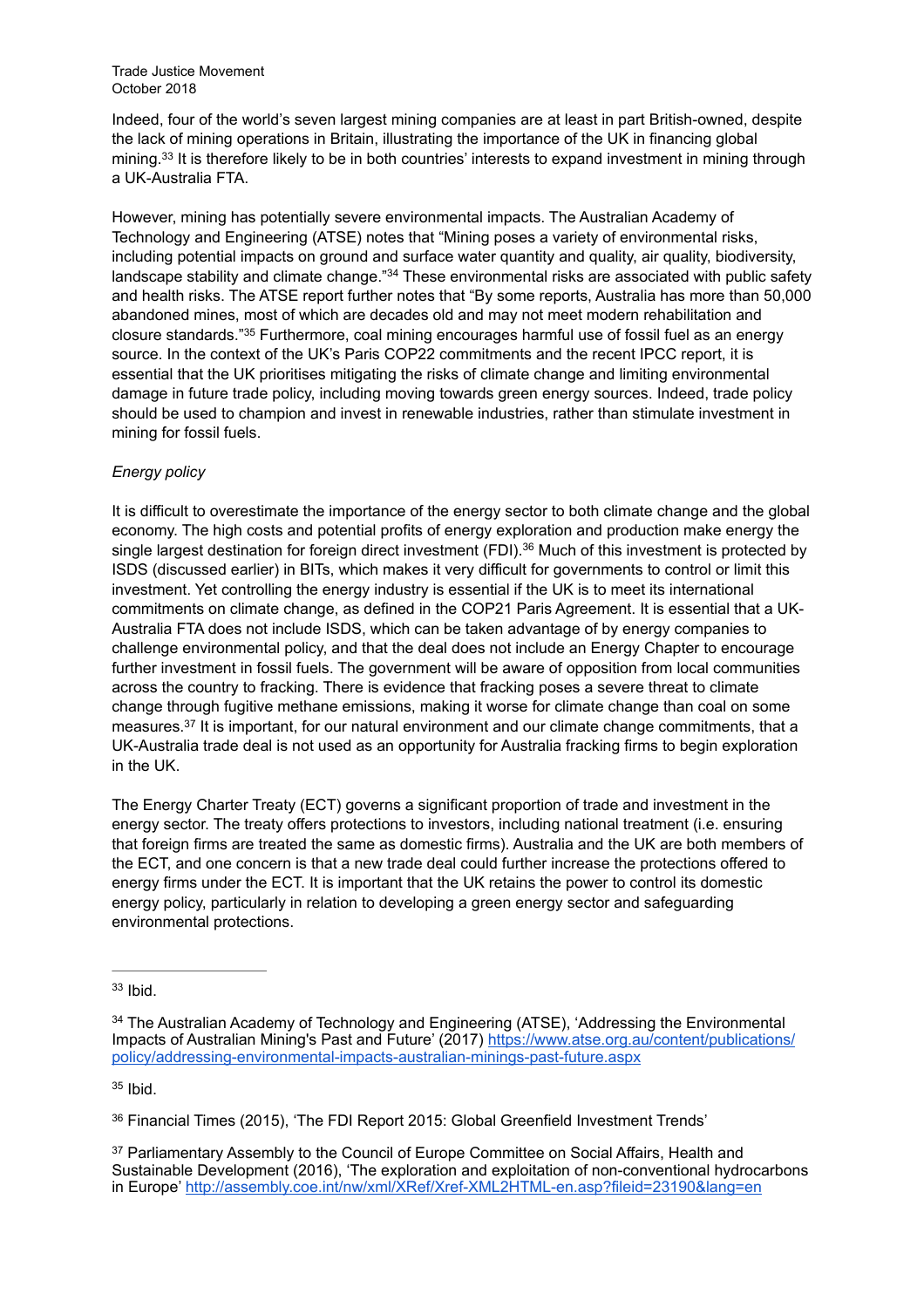#### *Non-regression on environmental standards*

Ministers, and notably the Secretary of State for Environment, Food and Rural Affairs (DEFRA), have repeatedly promised that there will be no regression on the UK's existing environmental legislation, if the UK gets a deal with the EU. This is essential to combating climate change and meeting the UK's environmental targets. Taking these standards seriously also means that there must be guaranteed non-regression in the case of a 'no deal' scenario with the EU, and a future UK-Australia partnership must not undermine this non-regression. As discussed earlier, modern FTAs tend to seek some form of regulatory cooperation to overcome NTBs. It is essential that any regulatory cooperation does not reduce the UK's environmental standards, *or* bind it (either legally or in practice) to not improving its existing standards.

Many of TJM's members, including environmental groups and trade unions, seek a further commitment that there will not only be non-regression in environmental standards, but that standards will actually continue to rise in line with EU standards after Brexit. This could be achieved through formal harmonisation or some sort of similar commitment in EU law, and would not only be good for the environment but also reduce friction for cross-border trade. Indeed, maintaining the EU's 'common rulebook' on goods standards is a core part of the government's Chequers proposal for the FEP. It is clear that this kind of regulatory cooperation with the EU on environmental standards would limit the scope of a UK-Australia FTA, since the UK would be unable to align its standards with the EU and Australia simultaneously. TJM has concerns about the deregulatory and democratic effects of regulatory cooperation, discussed earlier, however our members are in agreement that a UK-Australia FTA must not be an opportunity to either reduce our existing standards or restrict the UK's ability to raise standards in the future. Given the EU's comparatively high environmental standards, an agreement with the EU is more likely to deliver on our environmental targets than a TTIP-style deal with Australia.

## *EU principles*

In addition to environmental regulations on goods and services, EU environmental law is also directed by key 'principles', such as the 'polluter pays' principle and the principles of precaution, prevention and rectifying pollution at source. Unlike EU environmental regulations, these principles are not translated into UK law through the European Union (Withdrawal) Act. However environmental groups have rightly emphasised that the environmental principles, or similar equivalents, should continue to direct UK environmental legislation and retain binding force after Brexit, and the government has implied that some principles will be enshrined in a new 'Environmental Principles and Governance Bill'. It remains unclear whether this will include all the EU principles, and what powers the new environmental watchdog will have to enforce them - leading to criticism from many environmental groups.

The UK-Australia deal poses a further risk to the ambitions of the Environmental Principles and Governance Bill, since Australia does not honour the same principles in its environmental law. In the EU, the Precautionary Principle is enshrined in EU law which means that potentially harmful products and practices are not allowed until they are proven not to be environmentally damaging. Although the polluter pays principle appears in certain statute laws in Australia, this is a fundamentally different structure to the legally enforceable environmental principles which stand above EU law. Any UK-Australia FTA which encourages regulatory cooperation on environmental principles risks the UK having weaker protections post-Brexit, and diverging from EU principle-led environmental legislation.

## *Technology*

The government's consultation document states that "Free Trade Agreements (FTAs) can also positively impact the environment as increased trade leads to the transfer of new, potentially more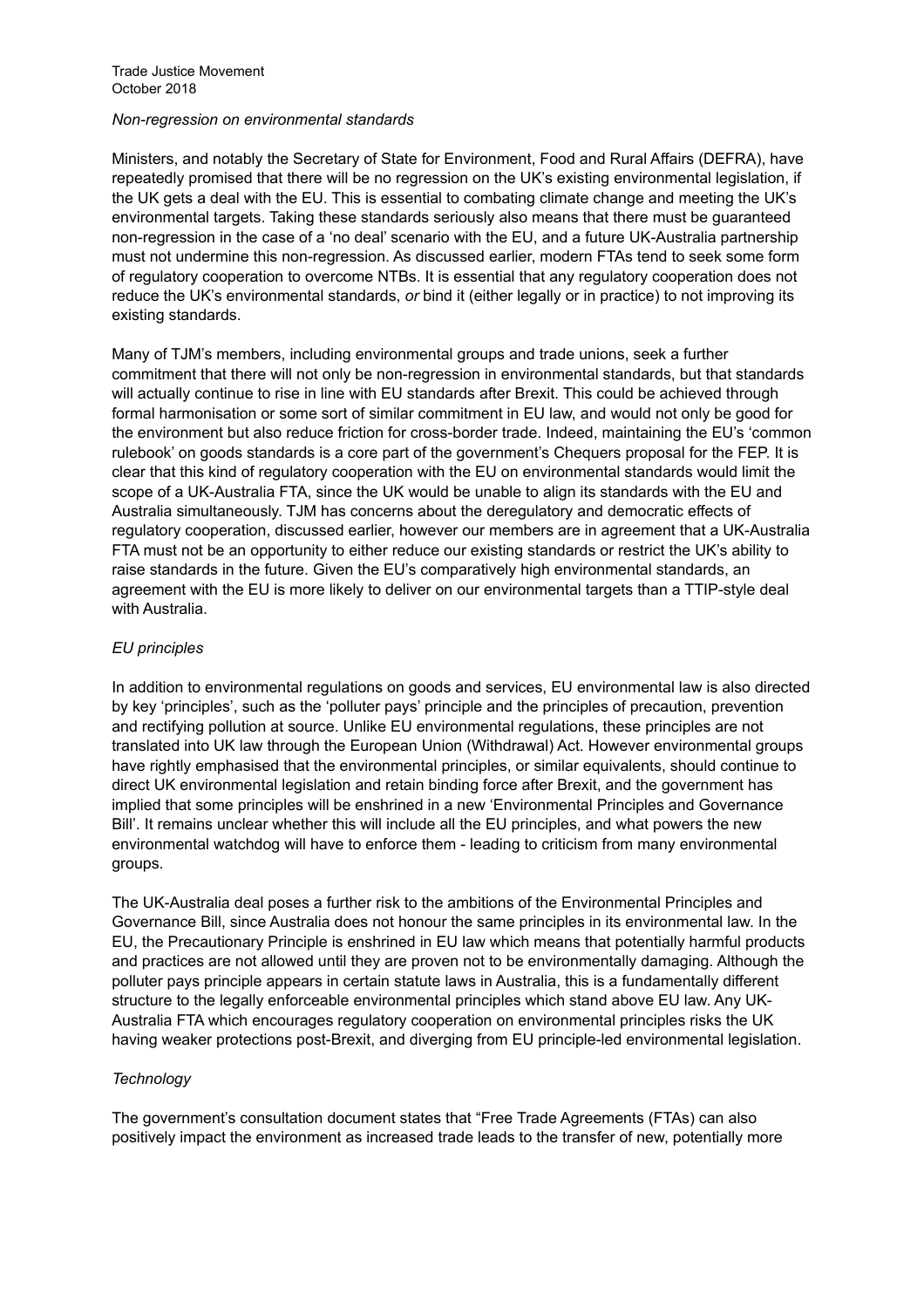environmentally friendly, technologies and production methods."<sup>38</sup> Developing new technology is undoubtedly central to tackling environmental challenges including climate change, however it would be insufficient to rely on an assumption that trade will lead to better environmental technology, especially without government support. Both Australia and the UK should commit to funding for the research and development of green technology and could develop a bilateral cooperation agreement on this issue. Environmentally damaging firms, such as fossil fuel companies, are likely to use the new investment opportunities and markets generated by an FTA to expand their existing, harmful operations, rather than invest in greener alternatives. Ideally FTAs would be structured to incentivise innovation of environmentally friendly technology, rather than simply make it easier for all firms including those with harmful environmental practices - to invest and expand.

## **5. Public services**

TJM is concerned about the potential effect of a UK-Australia FTA on the provision of public services in the UK. Proposals for TTIP would have seen significant liberalisation of services. The inclusion of a negative list for public services would have given the provisions significant scope, including services that might be developed in future; the inclusion of a ratchet clause would have made it extremely difficult to reverse privatisation, even where private provision is demonstrably failing. The net effect of this is to reduce the state's ability to ensure that public services are operated in the public interest, rather than in the interest of private profit. Many public services are already provided by a combination of state and private sector finance, something which is controversial among many voters, who are concerned that this decreases the quality of service provision and increases the cost to individuals. Because trade deals tend to limit exemptions to services not provided in competition with a private provider, the vast majority of UK services would be covered. Liberalising trade in services could encourage this trend further, without democratic support, and with potential implications for social welfare.

Although there are no specific proposals for public services liberalisation in a UK-Australia trade deal, there are a couple of reasons to be concerned. First, a Chequers-style FEP with the EU would restrict the UK's ability to negotiate trade deals which are focused on goods, since goods regulation would be harmonised with the EU. This means that services would be one of the most significant areas within the scope of a UK-Australia FTA, which puts pressure on the UK to offer public services liberalisation in return for a trade deal. The Cato Institute, an influential American think tank, recently set out its proposal for a UK-US FTA which would "open all government procurement markets to goods and services providers from the other party... It should open all services markets without exception to competition from providers of the other party."<sup>39</sup> It would be worrying if a similar model were pursued for a UK-Australia FTA. Second, as mentioned earlier, the services provisions in a UK-Australia FTA could be based on TTIP or the Trade in Services Agreement (TISA), a plurilateral treaty which aims to liberalise services, particularly in transport, healthcare and banking.<sup>40</sup>

<sup>38</sup> Department for International Trade (2018), 'An information pack for the Consultation relating to a bilateral Free Trade Agreement between the United Kingdom and Australia', p14 https:// [assets.publishing.service.gov.uk/government/uploads/system/uploads/attachment\\_data/file/745965/](https://assets.publishing.service.gov.uk/government/uploads/system/uploads/attachment_data/file/745965/FTA_brochure_AUS_FINAL.pdf) FTA\_brochure\_AUS\_FINAL.pdf

<sup>39</sup> The Guardian, 'Rightwing think tanks unveil radical plan for US-UK Brexit trade deal', 18 September [2018 https://www.theguardian.com/politics/2018/sep/18/rightwing-thinktanks-unveil-radical-plan-for](https://www.theguardian.com/politics/2018/sep/18/rightwing-thinktanks-unveil-radical-plan-for-us-uk-brexit-trade-deal-nhs)us-uk-brexit-trade-deal-nhs

<sup>&</sup>lt;sup>40</sup> [European Commission, 'Trade in Services Agreement \(TiSA\)' \(accessed October 2018\) http://](http://ec.europa.eu/trade/policy/in-focus/tisa/index_en.htm) ec.europa.eu/trade/policy/in-focus/tisa/index\_en.htm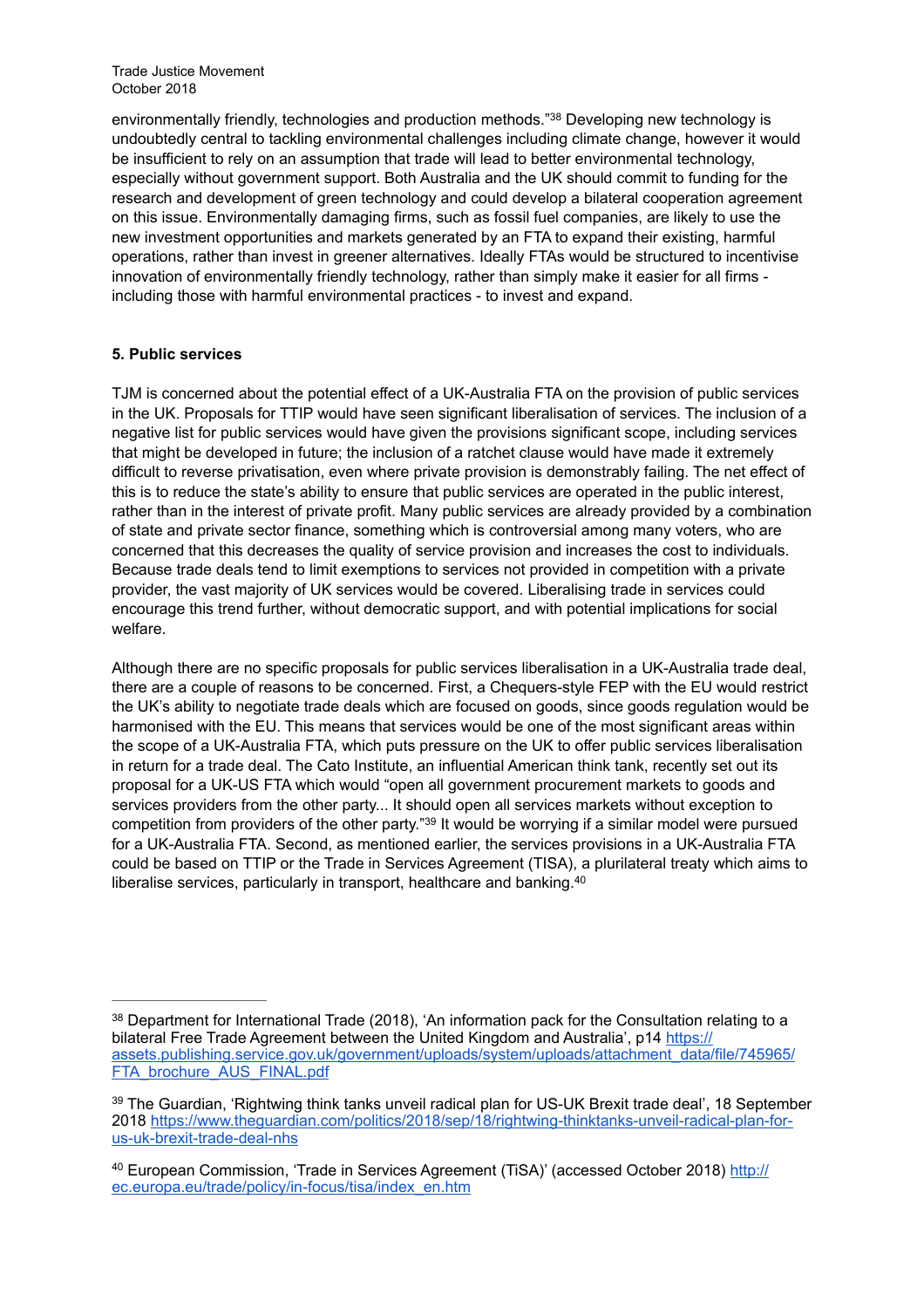TISA aimed to further liberalise trade and investment in services, and expand "regulatory disciplines" on all services sectors, including many public services.<sup>41</sup> The "disciplines," or treaty rules, would provide all foreign providers access to domestic markets at "no less favorable" conditions than those offered to domestic suppliers and would restrict governments' ability to regulate, purchase and provide services. This would essentially change the regulation of many public and privatized or commercial services from serving the public interest to serving the profit interests of private, foreign corporations." $42$  A number of our members are trade unions who represent UK public services workers, have deep concerns about the deal.

## *Example 1: Healthcare provision*

One particular area of concern is healthcare, which is largely provided by the publicly-owned NHS in the UK, and is also the country's single largest employer.<sup>43</sup> Because the NHS already operates in competition with a number of private sector employers, it will be covered by services provisions in trade deals unless the government seeks a specific exemption. Including the NHS in a UK-Australia deal would lock-in and put pressure on the government to increase privatisation. Legal advice commissioned by Unite Union led to the conclusion from leading QC Michael Bowsher, a former chair of the Bar Council's EU law committee, that the NHS would not have been adequately protected from liberalisation under the proposed TTIP deal.<sup>44</sup> TJM is confident that the government is aware of the immense public outcry which would be generated were the NHS to be included in a UK-Australia deal; it is the view of many of our members that post-Brexit trade deals, including a UK-Australia FTA, must exclude the NHS as well as other public services.

There are more subtle ways in which private investor interests can affect healthcare provision. For example, the inclusion of ISDS could prevent future nationalisation of currently privately provided healthcare services or deter the government from introducing health legislation, as private investors could threaten to sue the government for lost profit. ISDS was used against Slovakia when it sought to bring health insurance back into the public sector<sup>45</sup> and against Australia for legislating for plain cigarette packaging.<sup>46</sup> Another concern is that allowing Australia firms to bid for public health contracts might pave the way for greater liberalisation, and convergence towards a Australia public-private model of healthcare, where more of the costs are covered by individuals rather than the state.

#### *Example 2: local government services*

Local authorities provide many vital public services, such as in housing, education and environmental protection, and are also responsible for giving planning permission. For example, local authorities are responsible for establishing local clean air zones to tackle air pollution, and could block fracking

<sup>&</sup>lt;sup>41</sup> European Parliament Directorate General for External Policies (2016), 'Financial services [liberalisation and TiSA: implications for EU Free Trade Agreements' http://www.europarl.europa.eu/](http://www.europarl.europa.eu/RegData/etudes/STUD/2016/578019/EXPO_STU(2016)578019_EN.pdf) RegData/etudes/STUD/2016/578019/EXPO\_STU(2016)578019\_EN.pdf

<sup>&</sup>lt;sup>42</sup> Public Services International (2013), 'Brief on the Trade in Services Agreement (TISA)', http:// [www.world-psi.org/sites/default/files/documents/research/en\\_psi\\_tisa\\_policy\\_brief\\_july\\_2013\\_final.pdf](http://www.world-psi.org/sites/default/files/documents/research/en_psi_tisa_policy_brief_july_2013_final.pdf)

<sup>43</sup> [ONS \(2012\), 'Public Sector Employment, Q3 2012' http://webarchive.nationalarchives.gov.uk/](http://webarchive.nationalarchives.gov.uk/20160107051715/http://www.ons.gov.uk/ons/dcp171778_288679.pdf) 20160107051715/http://www.ons.gov.uk/ons/dcp171778\_288679.pdf

<sup>&</sup>lt;sup>44</sup> The Guardian, 'TTIP deal poses 'real and serious risk' to NHS, says leading QC', 22 February 2016 <https://www.theguardian.com/business/2016/feb/22/ttip-deal-real-serious-risk-nhs-leading-qc>

<sup>&</sup>lt;sup>45</sup> Investment Treaty News, 'Achmea: The Beginning of the End for ISDS in and with Europe?', 24 [April 2018 https://www.iisd.org/itn/2018/04/24/achmea-the-beginning-of-the-end-for-isds-in-and-with](https://www.iisd.org/itn/2018/04/24/achmea-the-beginning-of-the-end-for-isds-in-and-with-europe-laurens-ankersmit/)europe-laurens-ankersmit/

<sup>&</sup>lt;sup>46</sup> The Guardian, 'Revealed: \$39m cost of defending Australia's tobacco plain packaging laws', 1 July [2018 https://www.theguardian.com/business/2018/jul/02/revealed-39m-cost-of-defending-australias](https://www.theguardian.com/business/2018/jul/02/revealed-39m-cost-of-defending-australias-tobacco-plain-packaging-laws)tobacco-plain-packaging-laws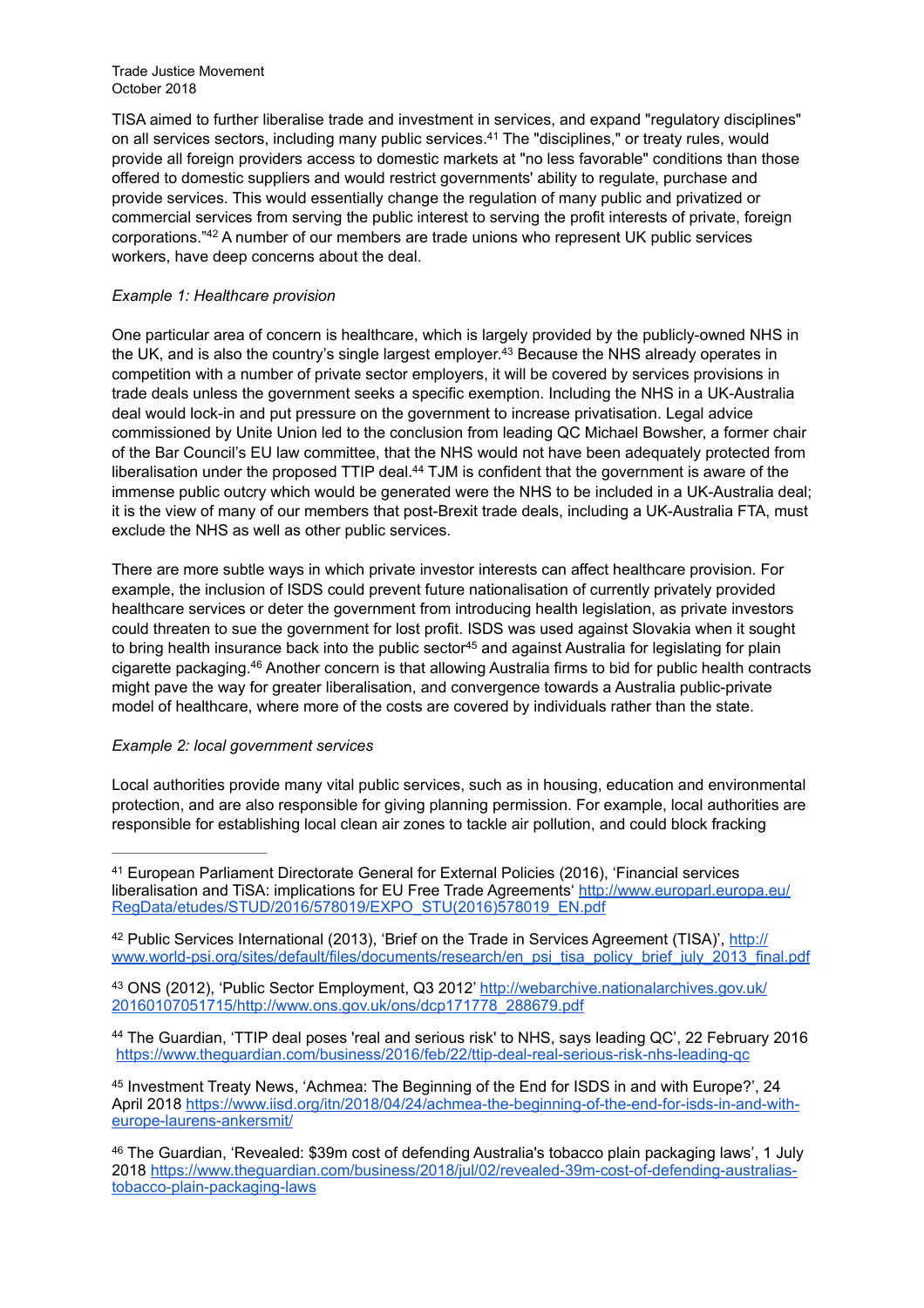companies from operating on land where it is deemed a health or environmental hazard. Provisions on things like investment protection and regulatory cooperation could prevent local authorities from taking decisions in the interest of their local area.

Local 'ethical procurement' policies could also be affected. EU rules allow for environmental and social considerations in awarding contracts; for example, local authorities can decide to procure only Fairtrade or organic produce. Local authorities are also allowed to ensure that procurement benefits small and medium-sized businesses in the area – for instance a number of cities, including Manchester and Glasgow, have become Sustainable Food Cities, and are trying to use more locally sourced, sustainable food in the public sector. The Scottish parliament has also passed a new public procurement act that allows Scottish public bodies to promote the environmental and social wellbeing of the area when buying goods or services. These kinds of measures might not be possible under a new UK-Australia FTA if the deal demands that procurement does not favour local industries, for example by including a ban on local content requirements. The ostensible aim of preventing protectionism must not be used to undermine ethical procurement powers for local authorities.

## **6. Human rights**

A number of rights have already been discussed: a UK-Australia FTA poses a potential threat to democracy and scrutiny, environmental protections, rule of law, health regulations, product standards and public services. In addition to this it is worth highlighting a number of other rights that can be threatened via the mechanisms of ISDS and certain kinds of regulatory cooperation.

## *Indigenous Rights*

Certain legal exemptions have been made for Aboriginal communities in Australia, such as the Indigenous Procurement Policy, many of which could be impacted by trade deals.<sup>47</sup> Aboriginal communities received some exemptions in the Australia-US FTA, particularly in relation to small businesses and Intellectual Property rights.<sup>48</sup> However concerns remain that these exemptions do not go far enough, are not guaranteed in future trade agreements and that any adverse effects from Free Trade Agreements will hit indigenous communities disproportionately.<sup>49</sup> Similarly, there are concerns that the voices of the indigenous communities are not heard or consulted.<sup>50</sup> Other concerns related to cultural and Intellectual Property rights.<sup>51</sup> TJM is keen to ensure that all human rights, and especially the autonomous rights of Australia's indigenous peoples, are not compromised by a UK-Australia FTA. The UK government must draw the same red line and not seek a trade deal which harms the interests of Australia's Aboriginal communities.

## *Labour rights*

Workers are currently protected by domestic and EU legislation, which enshrines their right to organise, guarantees minimum wages and ensures protection from discrimination. Workers also enjoy rights related to health and safety at work, maternity and paternity leave, holiday entitlement and

 $50$  Ibid.

 $51$  Ibid.

<sup>&</sup>lt;sup>47</sup> Parliament of Australia, 'Government procurement and free trade agreements' (accessed October [2018\) https://www.aph.gov.au/About\\_Parliament/Parliamentary\\_Departments/Parliamentary\\_Library/](https://www.aph.gov.au/About_Parliament/Parliamentary_Departments/Parliamentary_Library/pubs/BriefingBook45p/GovernmentProcurement) pubs/BriefingBook45p/GovernmentProcurement

<sup>&</sup>lt;sup>48</sup> Indigenous Law Bulletin, 'Indigenous Australia and the Australia-United States Free Trade Agreement' (2004)<http://classic.austlii.edu.au/au/journals/IndigLawB/2004/19.html>

<sup>&</sup>lt;sup>49</sup> The Sydney Morning Herald, 'Adverse effects of free-trade deal will hit indigenous groups hard', 8 [March 2004 https://www.smh.com.au/national/adverse-effects-of-free-trade-deal-will-hit-indigenous](https://www.smh.com.au/national/adverse-effects-of-free-trade-deal-will-hit-indigenous-groups-hard-20040308-gdihts.html)groups-hard-20040308-gdihts.html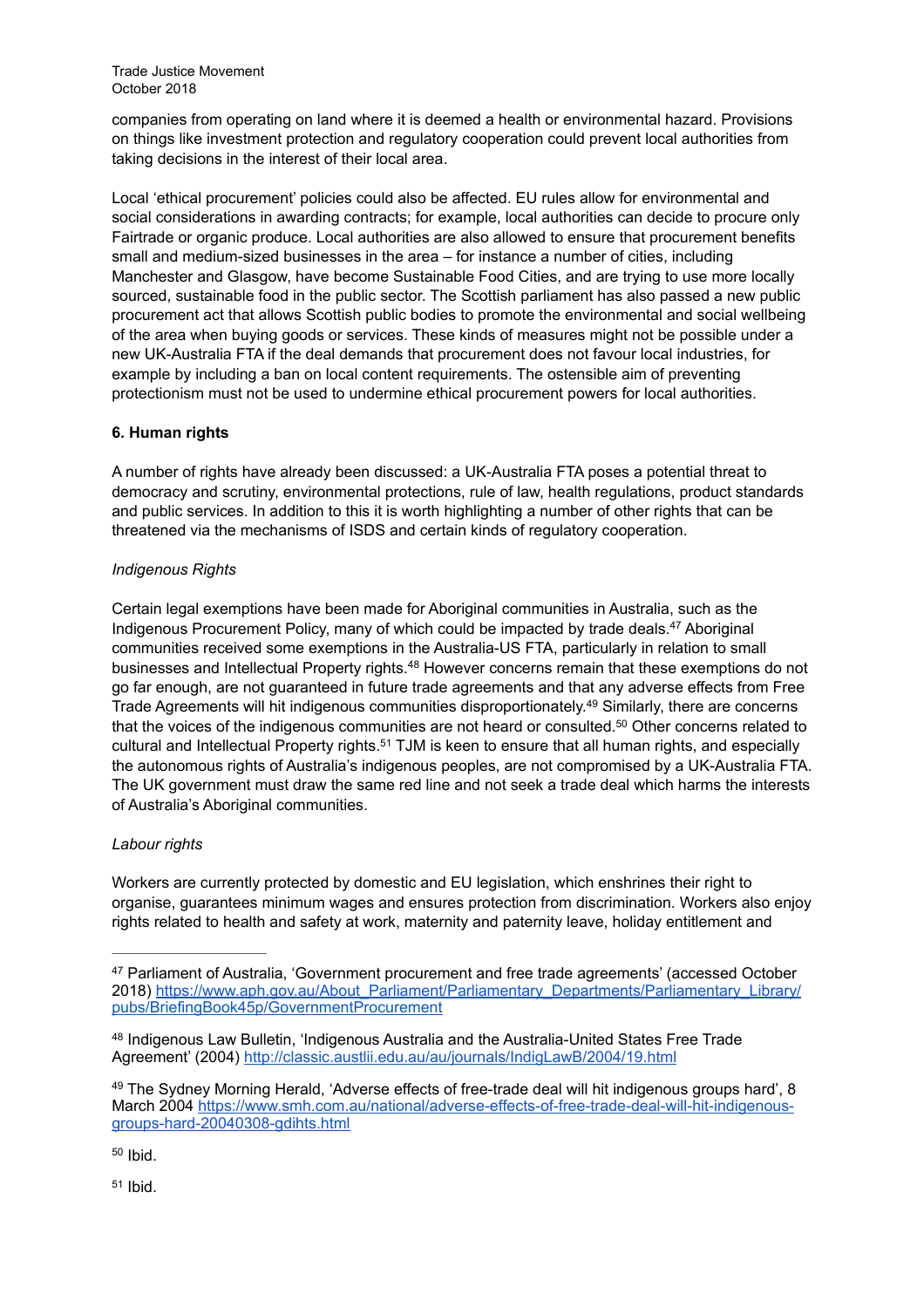working hours. Those rights which are guaranteed in EU law are being translated into UK law through the European Union (Withdrawal) Act. As with other rights, workers' rights are one area which can be affected by FTAs.

Some recent trade deals, including the Comprehensive and Progressive Agreement for Trans-Pacific Partnership (CPTPP), of which Australia is a member, contain specific chapters on labour rights. Whilst TJM supports international collaboration to raise working standards, these FTA chapters fall far short of offering adequate protections to workers. The New Zealand NGO 'TPP Legal' analysed the Labour chapter in the proposed Trans-Pacific Partnership. They concluded that "The 1998 ILO Declaration on Fundamental Principles and Rights at Work is the primary source of the TPPA labour standards – this is problematic as it is vague, was not intended for the trade and investment arena and could be interpreted inconsistently with international labour conventions and recommendations."<sup>52</sup> Because Labour is a chapter within the CPTPP and the agreement includes ISDS provisions, ISDS can be used against governments for domestic changes to labour rights. Furthermore, there is no meaningful role provided for trade unions or other stakeholders in these agreements in labour rights regulation. Lastly and importantly, TPP Legal found that "There has been a disappointing lack of enforcement of labour commitments under the US FTAs that the TPPA Labour Chapter is modelled on  $-$  in fact not a single complaint has progressed to a concluded panel decision." $53$ 

Two British and Australian think tanks, Demos and McKell, have analysed the difference between the UK and Australia's standards on labour rights. They both conclude that, to avoid downwards pressure on rights in an FTA, a Labour Development Plan (LDP) should be "agreed to as part of the FTA" to account for "changes in labour market protections."<sup>54</sup> An LDP would: "Have time-bound commitments. Rather than requiring compliance from the outset, a LDP could contain specific targets to be reached by certain points in time; Negotiate commitments specific to country contexts. The UK and Australia both have strengths in their labour market protections. The FTA could have tailored commitments aimed at bringing Australia up to the UK's level, and vice-versa; Positive incentives rather than economic sanctions." These proposals demonstrate the immediate impact a UK-Australia FTA could have on the labour market and labour rights, and the need for appropriate safeguards to be put in place.

TJM is therefore concerned about the precedent of attempts to include labour rights in trade deals. As fewer labour rights can mean lower costs for businesses, a CPTPP-style deal with Australia could put deregulatory pressure on UK labour rights, and encourage firms to cut standards, for example by offering more zero hours or temporary contracts. Any regulatory cooperation on labour rights which does not raise standards, with binding enforcement, could encourage this deregulatory process further.

## *Gender*

TJM is pleased that the government has made gender equality a priority in its trade policy. This is evidenced in the Department for International Trade's "gender-responsive approach to trade" and the Commonwealth 'SheTrades' campaign. However there is more to be done to ensure that gender provisions are secured in future trade deals, including a UK-Australia FTA. In December 2017, 118 WTO members supported a Joint Declaration on Trade and Women's Economic Empowerment at the Ministerial Conference. A number of trade deals now include gender chapters and countries including the UK have a renewed focus on female entrepreneurship. International action to address the

<sup>&</sup>lt;sup>52</sup> Harré, Laila; 'TPPA Labour Chapter - Not a Gold Standard', TPP Legal, Expert Paper #8 (2017) <https://tpplegal.files.wordpress.com/2017/06/labour-chapter.pdf>

 $53$  Ibid.

<sup>&</sup>lt;sup>54</sup> Demos and McKell Institute, 'The Social Benefit of Economic Ties, The Scope for an Australia-UK [Free Trade Agreement' \(2018\), p42 https://www.demos.co.uk/wp-content/uploads/2018/05/The-](https://www.demos.co.uk/wp-content/uploads/2018/05/The-Social-Benefits-of-Economic-Ties.pdf)Social-Benefits-of-Economic-Ties.pdf